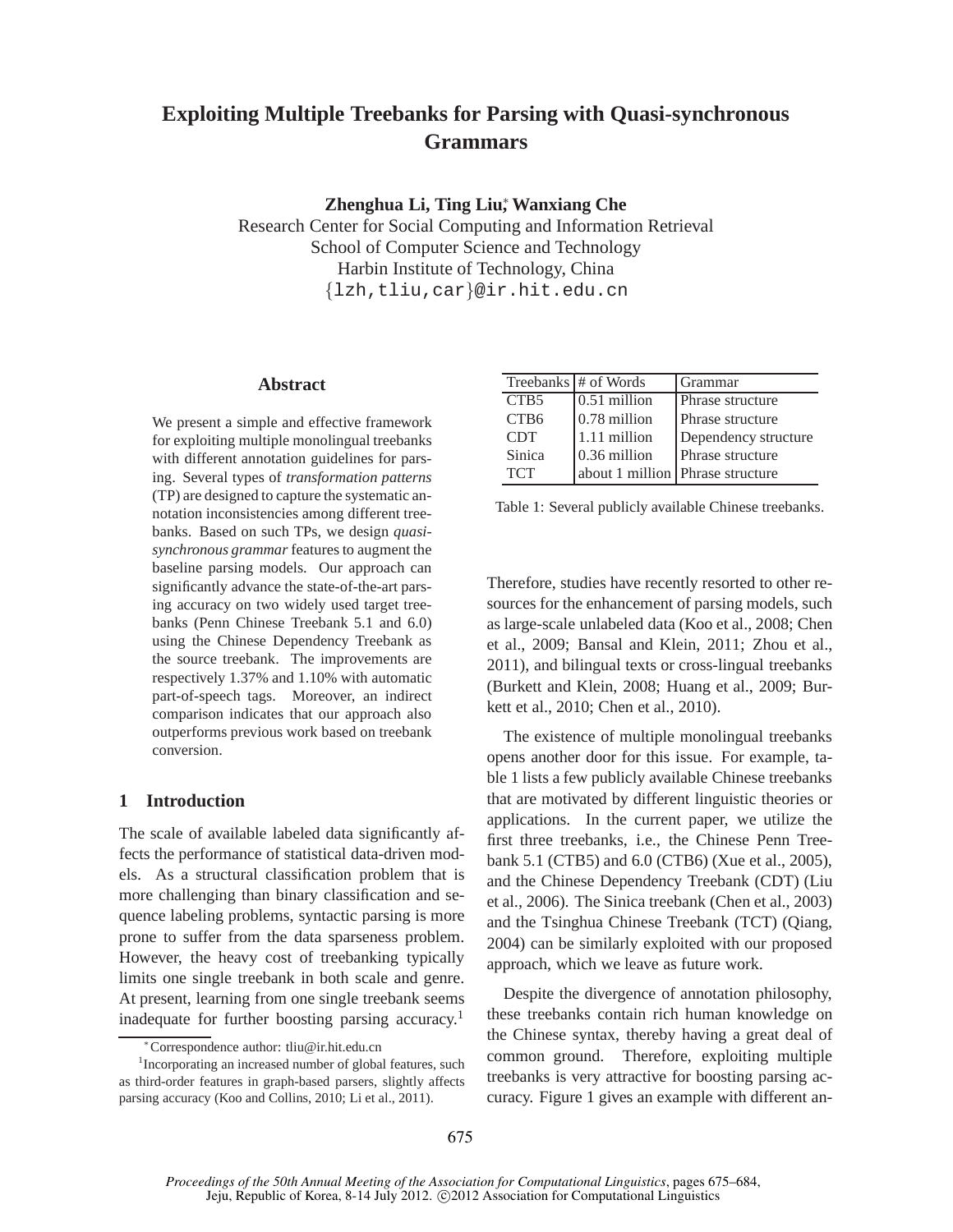

Figure 1: Example with annotations from CTB5 (upper) and CDT (under).

notations from CTB5 and CDT.<sup>2</sup> This example illustrates that the two treebanks annotate coordination constructions differently. In CTB5, the last noun is the head, whereas the first noun is the head in CDT.

One natural idea for multiple treebank exploitation is *treebank conversion*. First, the annotations in the source treebank are converted into the style of the target treebank. Then, both the converted treebank and the target treebank are combined. Finally, the combined treebank are used to train a better parser. However, the inconsistencies among different treebanks are normally nontrivial, which makes rule-based conversion infeasible. For example, a number of inconsistencies between CTB5 and CDT are lexicon-sensitive, that is, they adopt different annotations for some particular lexicons (or word senses). Niu et al. (2009) use sophisticated strategies to reduce the noises of the converted treebank after automatic treebank conversion.

The present paper proposes a simple and effective framework for this problem. The proposed framework avoids directly addressing the difficult annotation transformation problem, but focuses on modeling the annotation inconsistencies using *transformation patterns* (TP). The TPs are used to compose *quasi-synchronous grammar* (QG) features, such that the knowledge of the source treebank can inspire the target parser to build better trees. We conduct extensive experiments using CDT as the source treebank to enhance two target treebanks (CTB5 and CTB6). Results show that our approach can significantly boost state-of-the-art parsing accuracy. Moreover, an indirect comparison indicates that our approach also outperforms the treebank conversion approach of Niu et al. (2009).

## **2 Related Work**

The present work is primarily inspired by Jiang et al. (2009) and Smith and Eisner (2009). Jiang et al. (2009) improve the performance of word segmentation and part-of-speech (POS) tagging on CTB5 using another large-scale corpus of different annotation standards (People's Daily). Their framework is similar to ours. However, handling syntactic annotation inconsistencies is significantly more challenging in our case of parsing. Smith and Eisner (2009) propose effective QG features for parser adaptation and projection. The first part of their work is closely connected with our work, but with a few important differences. First, they conduct simulated experiments on one treebank by manually creating a few trivial annotation inconsistencies based on two heuristic rules. They then focus on better adapting a parser to a new annotation style with few sentences of the target style. In contrast, we experiment with two real large-scale treebanks, and boost the stateof-the-art parsing accuracy using QG features. Second, we explore much richer QG features to fully exploit the knowledge of the source treebank. These features are tailored to the dependency parsing problem. In summary, the present work makes substantial progress in modeling structural annotation inconsistencies with QG features for parsing.

Previous work on treebank conversion primarily focuses on converting one grammar formalism of a treebank into another and then conducting a study on the converted treebank (Collins et al., 1999; Xia et al., 2008). The work by Niu et al. (2009) is, to our knowledge, the only study to date that combines the converted treebank with the existing target treebank. They automatically convert the dependency-structure CDT into the phrase-structure style of CTB5 using a statistical constituency parser trained on CTB5. Their experiments show that the combined treebank can significantly improve the performance of constituency parsers. However, their method requires several sophisticated strategies, such as corpus weighting and score interpolation, to reduce the influence of conversion errors. Instead of using the noisy converted treebank as additional training data, our approach allows the QG-

 ${}^{2}$ CTB5 is converted to dependency structures following the standard practice of dependency parsing (Zhang and Clark, 2008b). Notably, converting a phrase-structure tree into its dependency-structure counterpart is straightforward and can be performed by applying heuristic head-finding rules.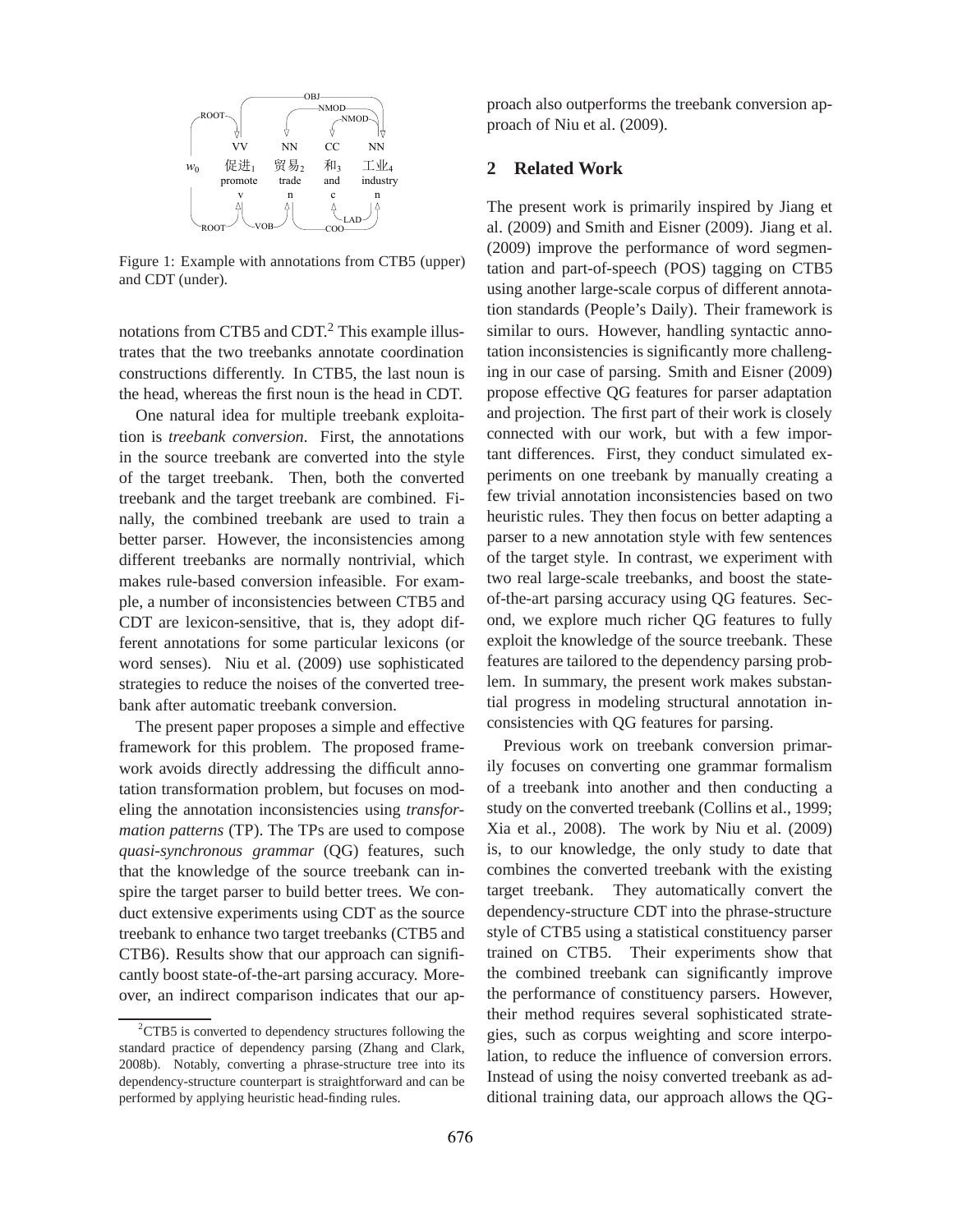enhanced parsing models to softly learn the systematic inconsistencies based on QG features, making our approach simpler and more robust.

Our approach is also intuitively related to *stacked learning* (SL), a machine learning framework that has recently been applied to dependency parsing to integrate two main-stream parsing models, i.e., graph-based and transition-based models (Nivre and McDonald, 2008; Martins et al., 2008). However, the SL framework trains two parsers on the same treebank and therefore does not need to consider the problem of annotation inconsistencies.

# **3 Dependency Parsing**

Given an input sentence  $\mathbf{x} = w_0w_1...w_n$  and its POS tag sequence  $\mathbf{t} = t_0 t_1...t_n$ , the goal of dependency parsing is to build a dependency tree as depicted in Figure 1, denoted by  $\mathbf{d} = \{(h, m, l) : 0 \leq h \leq$  $n, 0 < m \leq n, l \in \mathcal{L}$ , where  $(h, m, l)$  indicates an directed arc from the *head word* (also called *father*) w<sup>h</sup> to the *modifier* (also called *child* or *dependent*)  $w_m$  with a dependency label l, and  $\mathcal L$  is the label set. We omit the label  $l$  because we focus on unlabeled dependency parsing in the present paper. The artificial node  $w_0$ , which always points to the root of the sentence, is used to simplify the formalizations.

In the current research, we adopt the graph-based parsing models for their state-of-the-art performance in a variety of languages.<sup>3</sup> Graph-based models view the problem as finding the highest scoring tree from a directed graph. To guarantee the efficiency of the decoding algorithms, the score of a dependency tree is factored into the scores of some small parts (subtrees).

$$
Score_{bs}(\mathbf{x}, \mathbf{t}, \mathbf{d}) = \mathbf{w}_{bs} \cdot \mathbf{f}_{bs}(\mathbf{x}, \mathbf{t}, \mathbf{d})
$$
  
= 
$$
\sum_{p \subseteq \mathbf{d}} \mathbf{w}_{part} \cdot \mathbf{f}_{part}(\mathbf{x}, \mathbf{t}, p)
$$

where  $p$  is a scoring part which contains one or more dependencies of **d**, and  $f_{bs}(.)$  denotes the *basic parsing features*, as opposed to the *QG features*. Figure 2 lists the scoring parts used in our work, where  $q$ , h, m, and s, are word indices.

We implement three parsing models of varying strengths in capturing features to better understand the effect of the proposed QG features.



Figure 2: Scoring parts used in our graph-based parsing models.

- **The first-order model (O1)** only incorporates dependency parts (McDonald et al., 2005), and requires  $O(n^3)$  parsing time.
- **The second-order model using only sibling parts (O2sib)** includes both dependency and sibling parts (McDonald and Pereira, 2006), and needs  $O(n^3)$  parsing time.
- **The second-order model (O2)** uses all the scoring parts in Figure 2 (Koo and Collins, 2010). The time complexity of the decoding algorithm is  $O(n^4)$ .<sup>4</sup>

For the O2 model, the score function is rewritten as:

$$
Score_{bs}(\mathbf{x}, \mathbf{t}, \mathbf{d}) = \sum_{\{(h,m)\}\subseteq \mathbf{d}} \mathbf{w}_{dep} \cdot \mathbf{f}_{dep}(\mathbf{x}, \mathbf{t}, h, m) + \sum_{\{(h,s),(h,m)\}\subseteq \mathbf{d}} \mathbf{w}_{sib} \cdot \mathbf{f}_{sib}(\mathbf{x}, \mathbf{t}, h, s, m) + \sum_{\{(g,h),(h,m)\}\subseteq \mathbf{d}} \mathbf{w}_{grd} \cdot \mathbf{f}_{grd}(\mathbf{x}, \mathbf{t}, g, h, m)
$$

where  $\mathbf{f}_{dep}(.)$ ,  $\mathbf{f}_{sib}(.)$  and  $\mathbf{f}_{qrd}(.)$  correspond to the features for the three kinds of scoring parts. We adopt the standard features following Li et al. (2011). For the O1 and O2sib models, the above formula is modified by deactivating the extra parts.

# **4 Dependency Parsing with QG Features**

Smith and Eisner (2006) propose the QG for machine translation (MT) problems, allowing greater syntactic divergences between the two languages. Given a source sentence  $x'$  and its syntactic tree d ′ , a QG defines a monolingual grammar that generates translations of x', which can be denoted by  $p(\mathbf{x}, \mathbf{d}, \mathbf{a} | \mathbf{x}', \mathbf{d}'),$  where x and d refer to a translation and its parse, and a is a cross-language alignment. Under a QG, any portion of d can be aligned to any

<sup>&</sup>lt;sup>3</sup>Our approach can equally be applied to transition-based parsing models (Yamada and Matsumoto, 2003; Nivre, 2003) with minor modifications.

<sup>&</sup>lt;sup>4</sup>We use the coarse-to-fine strategy to prune the search space, which largely accelerates the decoding procedure (Koo and Collins, 2010).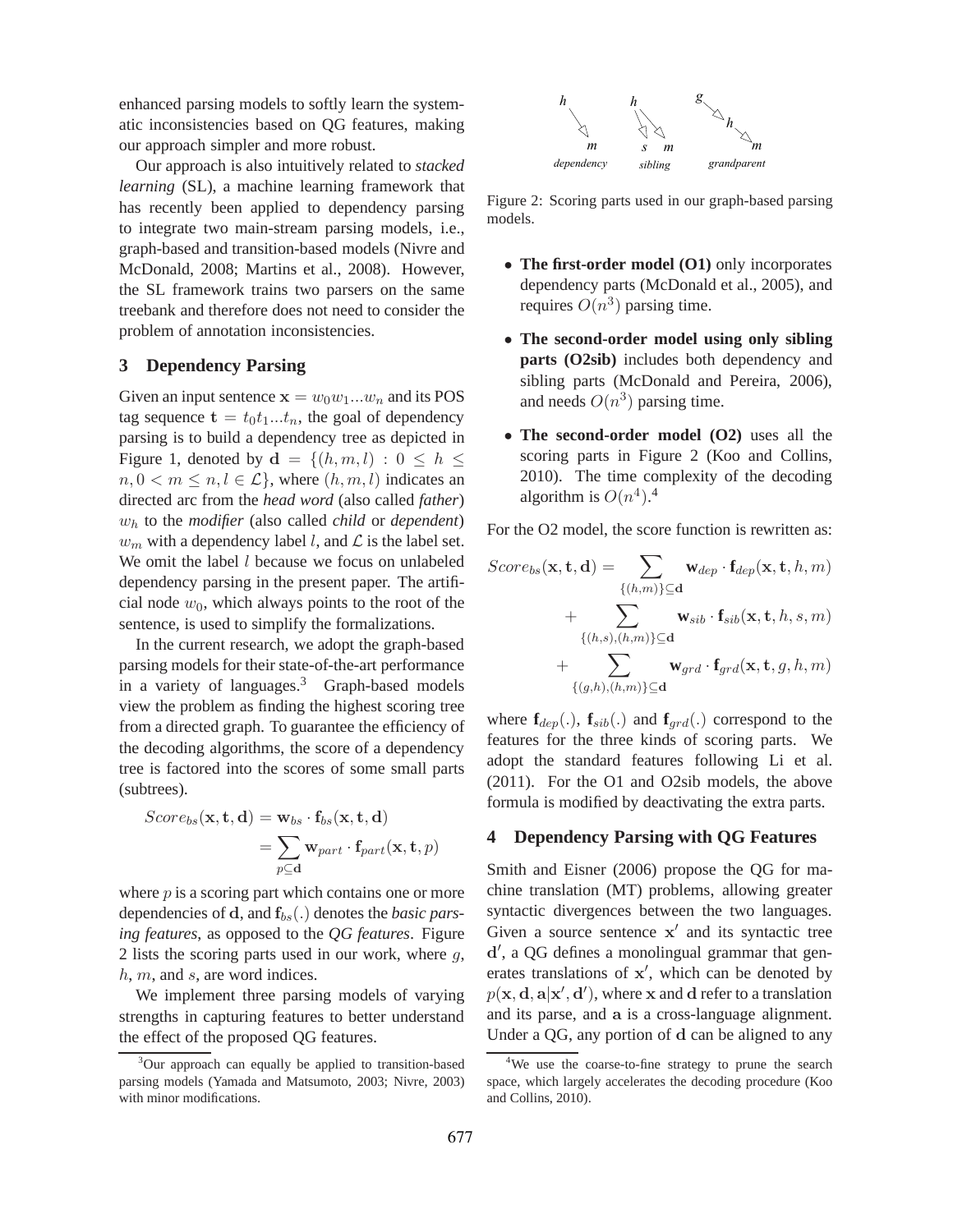

Figure 4: Most frequent transformation patterns (TPs) when using CDT as the source treebank and CTB5 as the target. A TP comprises two syntactic structures, one in the source side and the other in the target side, and denotes the process by which the left-side subtree is transformed into the right-side structure. Functions  $\psi_{dep}(.)$ ,  $\psi_{sib}(.)$ , and  $\psi_{grd}$ (.) return the specific TP type for a candidate scoring part according to the source tree d'.



Figure 3: Framework of our approach.

portion of d', and the construction of d can be inspired by arbitrary substructures of d'. To date, QGs have been successfully applied to various tasks, such as word alignment (Smith and Eisner, 2006), machine translation (Gimpel and Smith, 2011), question answering (Wang et al., 2007), and sentence simplification (Woodsend and Lapata, 2011).

In the present work, we utilize the idea of the QG for the exploitation of multiple monolingual treebanks. The key idea is to let the parse tree of one style inspire the parsing process of another style. Different from a MT process, our problem consid-

ers one single sentence  $(x = x')$ , and the alignment a is trivial. Figure 3 shows the framework of our approach. First, we train a statistical parser on the *source treebank*, which is called the *source parser*. The source parser is then used to parse the whole *target treebank*. At this point, the target treebank contains two sets of annotations, one conforming to the source style, and the other conforming to the target style. During both the training and test phases, the *target parser* are inspired by the source annotations, and the score of a target dependency tree becomes

$$
\begin{aligned} \textit{Score}(\mathbf{x}, \mathbf{t}, \mathbf{d}', \mathbf{d}) = \textit{Score}_{\textit{bs}}(\mathbf{x}, \mathbf{t}, \mathbf{d}) \\ + \textit{Score}_{\textit{gg}}(\mathbf{x}, \mathbf{t}, \mathbf{d}', \mathbf{d}) \end{aligned}
$$

The first part corresponds to the baseline model, whereas the second part is affected by the source tree d ′ and can be rewritten as

$$
Score_{qg}(\mathbf{x}, \mathbf{t}, \mathbf{d}', \mathbf{d}) = \mathbf{w}_{qg} \cdot \mathbf{f}_{qg}(\mathbf{x}, \mathbf{t}, \mathbf{d}', \mathbf{d})
$$

where fqg(.) denotes the *QG features*. We expect the QG features to encourage or penalize certain scoring parts in the target side according to the source tree d'. Taking Figure 1 as an example, suppose that the upper structure is the target. The target parser can raise the score of the candidate dependence *"and"* ← *"industry"*, because the depen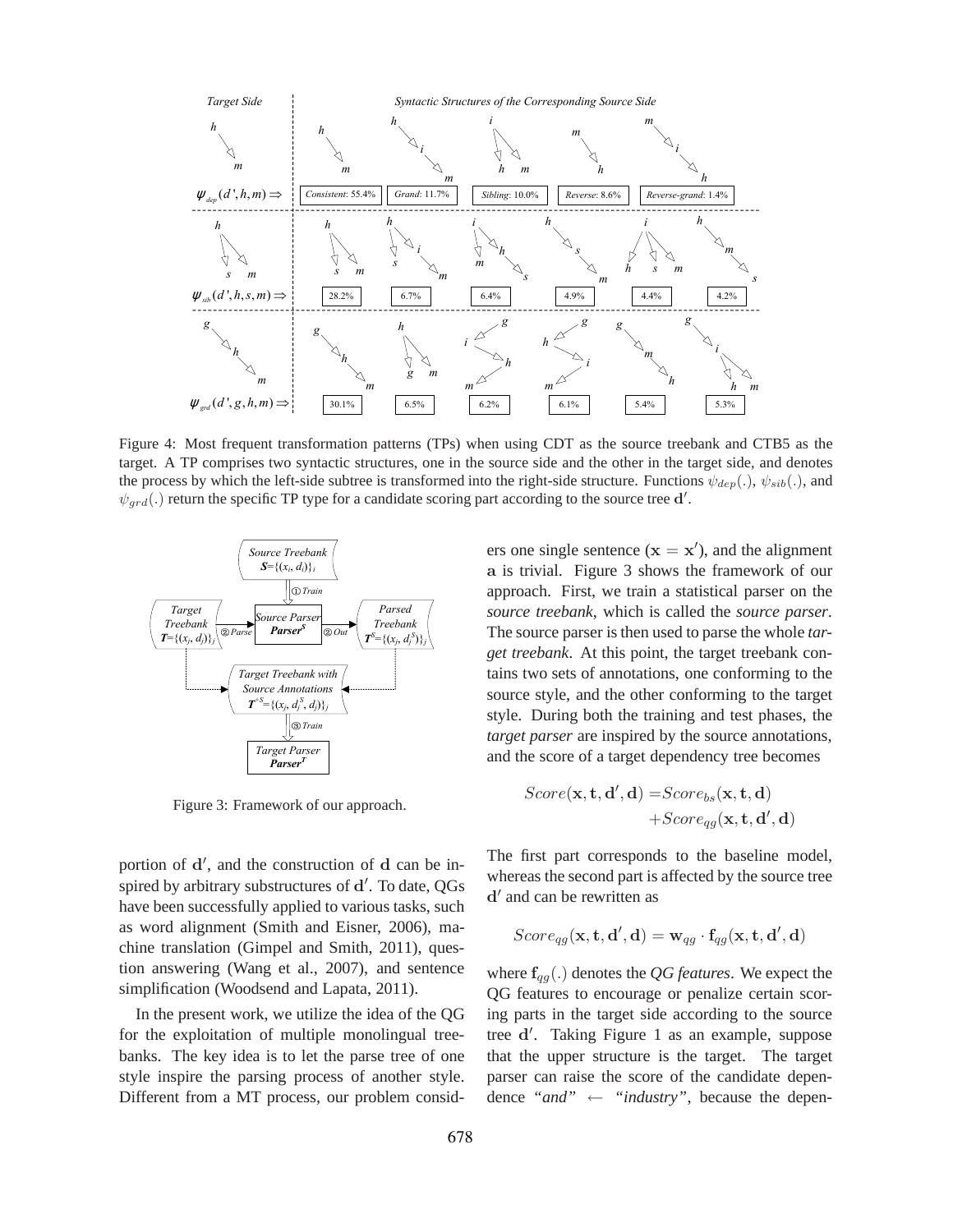dency also appears in the source structure, and evidence in the training data shows that both annotation styles handle conjunctions in the same manner. Similarly, the parser may add weight to "trade"  $\leftarrow$ *"industry"*, considering that the *reverse* arc is in the source structure. Therefore, the QG-enhanced model must learn the systematic consistencies and inconsistencies from the training data.

To model such consistency or inconsistency systematicness, we propose the use of TPs for encoding the structural correspondence between the source and target styles. Figure 4 presents the three kinds of TPs used in our model, which correspond to the three scoring parts of our parsing models.

Dependency TPs shown in the first row consider how one dependency in the target side is transformed in the source annotations. We only consider the five cases shown in the figure. The percentages in the lower boxes refer to the proportion of the corresponding pattern, which are counted from the training data of the target treebank with source annotations  $T^{+S}$ . We can see that the noisy source structures and the gold-standard target structures have 55.4% common dependencies. If the source structure does not belong to any of the listed five cases,  $\psi_{dep}(\mathbf{d}', h, m)$  returns *"else"* (12.9%). We could consider more complex structures, such as  $h$  being the grand grand father of  $m$ , but statistics show that more complex transformations become very scarce in the training data.

For the reason that dependency TPs can only model how one dependency in the target structure is transformed, we consider more complex transformations for the other two kinds of scoring parts of the target parser, i.e., the sibling and grand TPs shown in the bottom two rows. We only use high-frequency TPs of a proportion larger than 1.0%, aggregate others as *"else"*, which leaves us with 21 sibling TPs and 22 grand TPs.

Based on these TPs, we propose the QG features for enhancing the baseline parsing models, which are shown in Table 2. The type of the TP is conjoined with the related words and POS tags, such that the QG-enhanced parsing models can make more elaborate decisions based on the context. Then, the score contributed by the QG features can be redefined as

$$
\begin{aligned} Score_{qg}(\mathbf{x}, \mathbf{t}, \mathbf{d}', \mathbf{d}) & = \\ & \sum_{\{(h, m)\} \subseteq \mathbf{d}} \mathbf{w}_{qg \text{-}dep} \cdot \mathbf{f}_{qg \text{-}dep}(\mathbf{x}, \mathbf{t}, \mathbf{d}', h, m) \\ & + \sum_{\{(h, s), (h, m)\} \subseteq \mathbf{d}} \mathbf{w}_{qg \text{-}sib} \cdot \mathbf{f}_{qg \text{-}sib}(\mathbf{x}, \mathbf{t}, \mathbf{d}', h, s, m) \\ & + \sum_{\{(g, h), (h, m)\} \subseteq \mathbf{d}} \mathbf{w}_{qg \text{-}grd} \cdot \mathbf{f}_{qg \text{-}grd}(\mathbf{x}, \mathbf{t}, \mathbf{d}', g, h, m) \end{aligned}
$$

which resembles the baseline model and can be naturally handled by the decoding algorithms.

# **5 Experiments and Analysis**

We use the CDT as the source treebank (Liu et al., 2006). CDT consists of 60,000 sentences from the People's Daily in 1990s. For the target treebank, we use two widely used versions of Penn Chinese Treebank, i.e., CTB5 and CTB6, which consist of Xinhua newswire, Hong Kong news and articles from Sinarama news magazine (Xue et al., 2005). To facilitate comparison with previous results, we follow Zhang and Clark (2008b) for data split and constituency-to-dependency conversion of CTB5. CTB6 is used as the Chinese data set in the CoNLL 2009 shared task (Hajič et al., 2009). Therefore, we adopt the same setting.

CDT and CTB5/6 adopt different POS tag sets, and converting from one tag set to another is difficult (Niu et al., 2009).<sup>5</sup> To overcome this problem, we use the People's Daily corpus (PD),<sup>6</sup> a large-scale corpus annotated with word segmentation and POS tags, to train a statistical POS tagger. The tagger produces a universal layer of POS tags for both the source and target treebanks. Based on the common tags, the source parser projects the source annotations into the target treebanks. PD comprises approximately 300 thousand sentences of with approximately 7 million words from the first half of 1998 of People's Daily.

Table 3 summarizes the data sets used in the present work. CTB5X is the same with CTB5 but follows the data split of Niu et al. (2009). We use CTB5X to compare our approach with their treebank conversion method (see Table 9).

<sup>&</sup>lt;sup>5</sup>The word segmentation standards of the two treebanks also slightly differs, which are not considered in this work.

<sup>6</sup>http://icl.pku.edu.cn/icl\_groups/ corpustagging.asp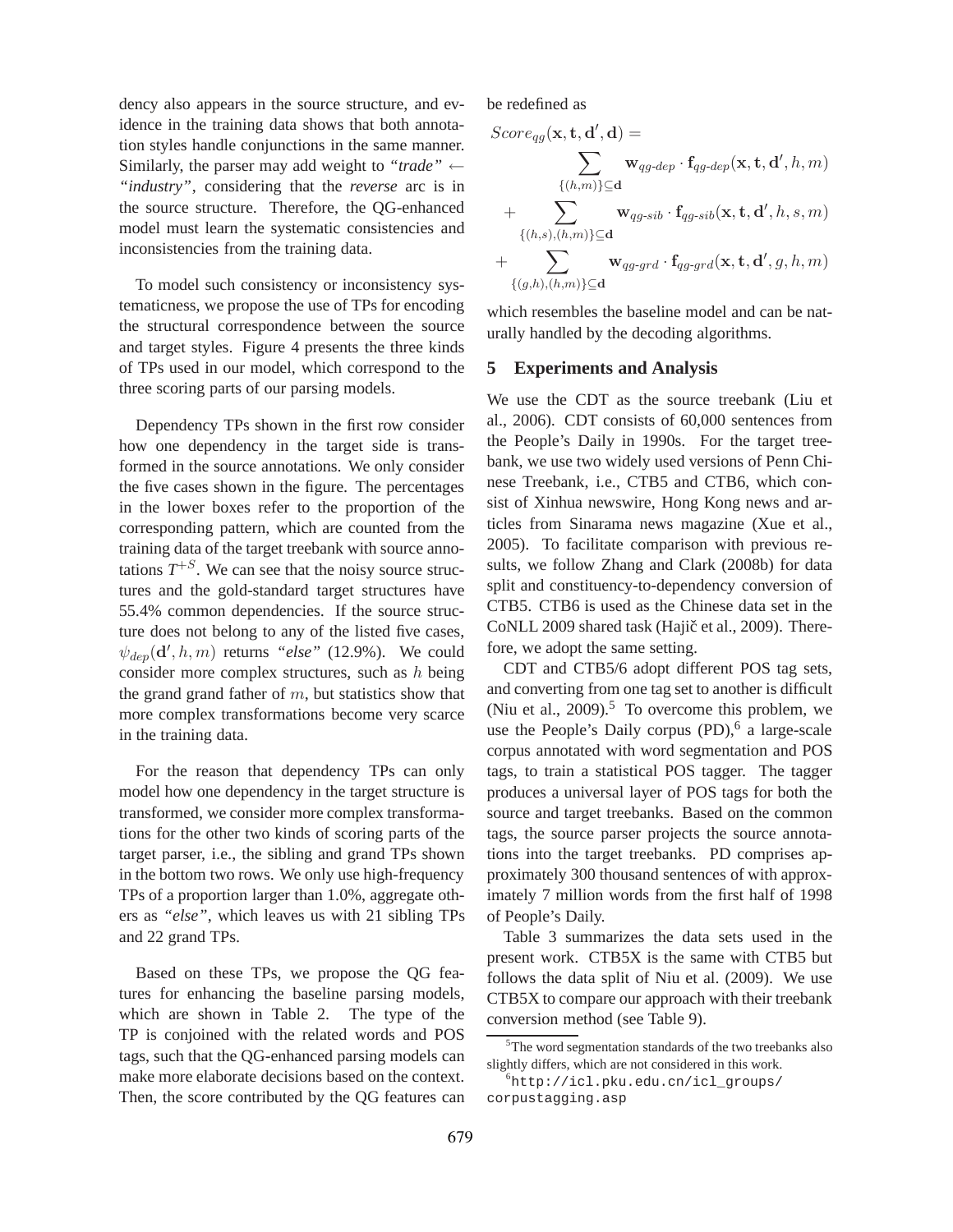| $\mathbf{f}_{qg\text{-}dep}(\mathbf{x}, \mathbf{t}, \mathbf{d}', h, m)$ | $\mathbf{f}_{qg\text{-}sib}(\mathbf{x},\mathbf{t},\mathbf{d}',h,s,m)$                                                               | $\mathbf{f}_{q q\text{-}grd}(\mathbf{x}, \mathbf{t}, \mathbf{d}', g, h, m)$                                                                                                           |
|-------------------------------------------------------------------------|-------------------------------------------------------------------------------------------------------------------------------------|---------------------------------------------------------------------------------------------------------------------------------------------------------------------------------------|
| $\bigoplus dir(h,m) \circ dist(h,m)$                                    | $\oplus dir(h,m)$                                                                                                                   | $\bigoplus dir(h,m) \circ dir(g,h)$                                                                                                                                                   |
| $\psi_{dep}(\mathbf{d}',h,m) \circ t_h \circ t_m$                       | $\mid \psi_{sib}(\mathbf{d}',h,s,m) \circ t_h \circ t_s \circ t_m \mid \psi_{grd}(\mathbf{d}',g,h,m) \circ t_g \circ t_h \circ t_m$ |                                                                                                                                                                                       |
| $\psi_{dep}(\mathbf{d}',h,m) \circ w_h \circ t_m$                       |                                                                                                                                     | $\psi_{sib}(\mathbf{d}',h,s,m) \circ w_h \circ t_s \circ t_m \psi_{grd}(\mathbf{d}',g,h,m) \circ w_g \circ t_h \circ t_m$                                                             |
| $\psi_{dep}(\mathbf{d}', h, m) \circ t_h \circ w_m$                     |                                                                                                                                     | $\int \psi_{sib}(\mathbf{d}',h,s,m) \circ t_h \circ w_s \circ t_m \int \psi_{grd}(\mathbf{d}',g,h,m) \circ t_g \circ w_h \circ t_m$                                                   |
|                                                                         |                                                                                                                                     | $\psi_{dep}(\mathbf{d}',h,m) \circ w_h \circ w_m \circ \psi_{sib}(\mathbf{d}',h,s,m) \circ t_h \circ t_s \circ w_m \circ \psi_{grd}(\mathbf{d}',g,h,m) \circ t_g \circ t_h \circ w_m$ |
|                                                                         | $\psi_{sib}(\mathbf{d}',h,s,m) \circ t_s \circ t_m$                                                                                 | $\psi_{grd}(\mathbf{d}',g,h,m) \circ t_g \circ t_m$                                                                                                                                   |

Table 2: QG features used to enhance the baseline parsing models.  $dir(h, m)$  denotes the direction of the dependency  $(h, m)$ , whereas  $dist(h, m)$  is the distance  $|h - m|$ .  $\oplus dir(h, m) \circ dist(h, m)$  indicates that the features listed in the corresponding column are also conjoined with  $dir(h, m) \circ dist(h, m)$  to form new features.

| Corpus           | Train   | Dev   | Test   |
|------------------|---------|-------|--------|
| P <sub>D</sub>   | 281,311 | 5,000 | 10,000 |
| <b>CDT</b>       | 55,500  | 1,500 | 3,000  |
| CTB <sub>5</sub> | 16,091  | 803   | 1,910  |
| CTB5X            | 18,104  | 352   | 348    |
| CTB <sub>6</sub> | 22,277  | 1,762 | 2,556  |

Table 3: Data used in this work (in sentence number).

We adopt *unlabeled attachment score* (UAS) as the primary evaluation metric. We also use *Root accuracy* (RA) and *complete match rate* (CM) to give more insights. All metrics exclude punctuation. We adopt Dan Bikel's randomized parsing evaluation comparator for significance test (Noreen, 1989).<sup>7</sup>

For all models used in current work (POS tagging and parsing), we adopt averaged perceptron to train the feature weights (Collins, 2002). We train each model for 10 iterations and select the parameters that perform best on the development set.

## **5.1 Preliminaries**

This subsection describes how we project the source annotations into the target treebanks. First, we train a statistical POS tagger on the training set of PD, which we name  $Tagger^{PD}$ .<sup>8</sup> The tagging accuracy on the test set of PD is 98.30%.

We then use  $Tagger^{PD}$  to produce POS tags for all the treebanks (CDT, CTB5, and CTB6).

Based on the common POS tags, we train a second-order source parser (O2) on CDT, denoted by  $Parser^{CDT}$ . The UAS on CDT-test is 84.45%. We then use  $Parser^{CDT}$  to parse CTB5 and CTB6.

|          | Models without QG | with OG                       |
|----------|-------------------|-------------------------------|
| $\Omega$ | 86.13             | $86.44 (+0.31, p = 0.06)$     |
| O2sib    | 85.63             | $86.17 (+0.54, p = 0.003)$    |
| $\Omega$ | 83.16             | 84.40 (+1.24, $p < 10^{-5}$ ) |
| Li11     | 86.18             |                               |
| Z&N11    | 86.00             |                               |

Table 4: Parsing accuracy (UAS) comparison on CTB5 test with gold-standard POS tags. Li11 refers to the second-order graph-based model of Li et al. (2011), whereas Z&N11 is the feature-rich transition-based model of Zhang and Nivre (2011).

At this point, both CTB5 and CTB6 contain dependency structures conforming to the style of CDT.

#### **5.2 CTB5 as the Target Treebank**

Table 4 shows the results when the gold-standard POS tags of CTB5 are adopted by the parsing models. We aim to analyze the efficacy of QG features under the ideal scenario wherein the parsing models suffer from no error propagation of POS tagging. We determine that our baseline O2 model achieves comparable accuracy with the state-of-theart parsers. We also find that QG features can boost the parsing accuracy by a large margin when the baseline parser is weak (O1). The improvement shrinks for stronger baselines (O2sib and O2). This phenomenon is understandable. When goldstandard POS tags are available, the baseline features are very reliable and the QG features becomes less helpful for more complex models. The p-values in parentheses present the statistical significance of the improvements.

We then turn to the more realistic scenario wherein the gold-standard POS tags of the target treebank are unavailable. We train a POS tagger on the training set of CTB5 to produce the automatic

 $^{7}$ http://www.cis.upenn.edu/[normal-wave~] dbikel/software.html

<sup>&</sup>lt;sup>8</sup>We adopt the Chinese-oriented POS tagging features proposed in Zhang and Clark (2008a).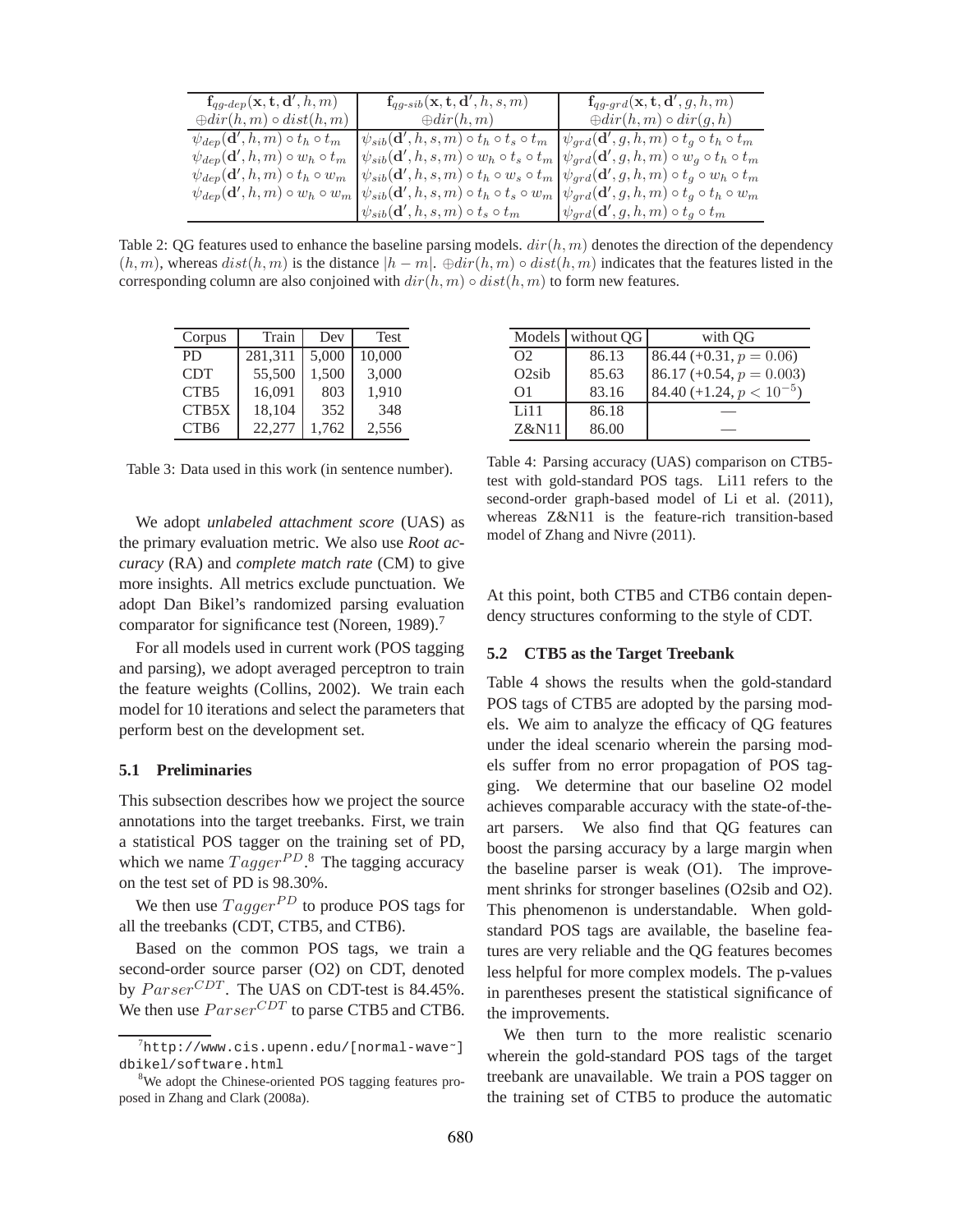| Models        | without QG | with QG         |
|---------------|------------|-----------------|
| $\Omega$      | 79.67      | $81.04 (+1.37)$ |
| O2sib         | 79.25      | $80.45 (+1.20)$ |
| $\Omega$      | 76.73      | $79.04 (+2.31)$ |
| Li11 joint    | 80.79      |                 |
| Li11 pipeline | 79.29      |                 |

Table 5: Parsing accuracy (UAS) comparison on CTB5 test with automatic POS tags. The improvements shown in parentheses are all statistically significant ( $p < 10^{-5}$ ).

| Setting                                              | UAS   | - CM              | <b>RA</b> |
|------------------------------------------------------|-------|-------------------|-----------|
| $\mathbf{f}_{bs}(.)$                                 | 79.67 | 26.81             | 73.82     |
| $\mathbf{f}_{q\bar{q}}(.)$                           | 79.15 | 26.34             | 74.71     |
| $\mathbf{f}_{bs}(.) + \mathbf{f}_{qq}(.)$            | 81.04 | 29.63 77.17       |           |
| $\mathbf{f}_{bs}(.) + \mathbf{f}_{qq\text{-}dep}(.)$ |       | 80.82 28.80 76.28 |           |
| $\mathbf{f}_{bs}(.) + \mathbf{f}_{qq-sib}(.)$        | 80.86 | 28.48 76.18       |           |
| $\mathbf{f}_{bs}(.) + \mathbf{f}_{qg\text{-}grd}(.)$ |       | 80.88 28.90       | 76.34     |

Table 6: Feature ablation for Parser-O2 on CTB5-test with automatic POS tags.

POS tags for the development and test sets of CTB5. The tagging accuracy is 93.88% on the test set. The automatic POS tags of the training set are produced using 10-fold cross-validation.<sup>9</sup>

Table 5 shows the results. We find that QG features result in a surprisingly large improvement over the O1 baseline and can also boost the state-ofthe-art parsing accuracy by a large margin. Li et al. (2011) show that a joint POS tagging and dependency parsing model can significantly improve parsing accuracy over a pipeline model. Our QGenhanced parser outperforms their best joint model by 0.25%. Moreover, the QG features can be used to enhance a joint model and achieve higher accuracy, which we leave as future work.

#### **5.3 Analysis Using Parser-O2 with AUTO-POS**

We then try to gain more insights into the effect of the QG features through detailed analysis. We select the state-of-the-art O2 parser and focus on the realistic scenario with automatic POS tags.

Table 6 compares the efficacy of different feature sets. The first major row analyzes the efficacy of the basic features  $f_{bs}(.)$  and the QG features  $f_{qa}(.)$ . When using the few QG features in Table 2, the accuracy is very close to that when using the basic features. Moreover, using both features generates a large improvement. The second major row compares the efficacy of the three kinds of QG features corresponding to the three types of scoring parts. We can see that the three feature sets are similarly effective and yield comparable accuracies. Combining these features generate an additional improvement of approximately 0.2%. These results again demonstrate that all the proposed QG features are effective.

Figure 5 describes how the performance varies when the scale of CTB5 and CDT changes. In the left subfigure, the parsers are trained on part of the CTB5-train, and "16" indicates the use of all the training instances. Meanwhile, the source parser  $Parser^{CDT}$  is trained on the whole CDTtrain. We can see that QG features render larger improvement when the target treebank is of smaller scale, which is quite reasonable. More importantly, the curves indicate that **a QG-enhanced parser trained on a target treebank of 16,000 sentences may achieve comparable accuracy with a baseline parser trained on a treebank that is double the size (32,000)**, which is very encouraging.

In the right subfigure, the target treebank is trained on the whole CTB5-train, whereas the source parser is trained on part of the CDT-train, and "55.5" indicates the use of all. The curve clearly demonstrates that the QG features are more helpful when the source treebank gets larger, which can be explained as follows. A larger source treebank can teach a source parser of higher accuracy; then, the better source parser can parse the target treebank more reliably; and finally, the target parser can better learn the annotation divergences based on QG features. These results demonstrate the effectiveness and stability of our approach.

Table 7 presents the detailed effect of the QG features on different dependency patterns. A pattern " $VV \rightarrow NN$ " refers to a right-directed dependency with the head tagged as "VV" and the modifier tagged as "NN". whereas "←" means left-directed. The "w/o QG" column shows the number of the corresponding dependency pattern that appears in the gold-standard trees but misses in the results of the baseline parser, whereas the signed figures in the "+QG" column are the changes made by the QG-

<sup>&</sup>lt;sup>9</sup>We could use the POS tags produced by  $Tagger^{PD}$  in Section 5.1, which however would make it difficult to compare our results with previous ones. Moreover, inferior results may be gained due to the differences between CTB5 and PD in word segmentation standards and text sources.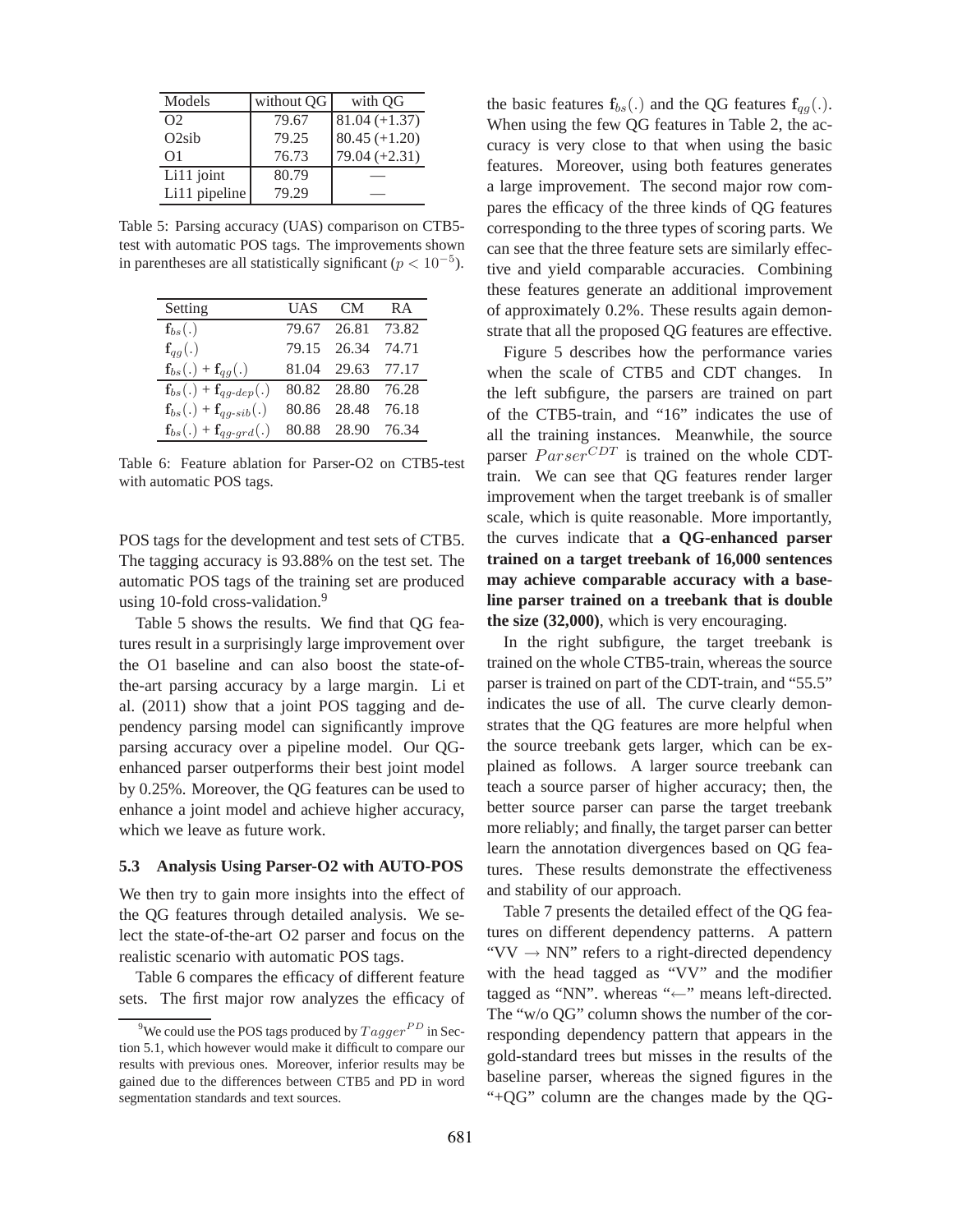

Figure 5: Parsing accuracy (UAS) comparison on CTB5 test when the scale of CDT and CTB5 varies (thousands in sentence number).

| Dependency $w/o$ OG $\left +OG\right $ |     |       | Descriptions                            |
|----------------------------------------|-----|-------|-----------------------------------------|
| $NN \leftarrow NN$                     | 858 |       | -78 noun modifier or coordinating nouns |
| $VV \rightarrow VV$                    | 777 | $-41$ | object clause or coordinating verbs     |
| $VV \leftarrow VV$                     | 570 | $-38$ | subject clause                          |
| $VV \rightarrow NN$                    | 509 | $-79$ | verb and its object                     |
| $w_0 \rightarrow VV$                   | 357 | $-57$ | verb as sentence root                   |
| $VV \leftarrow NN$                     | 328 | $-32$ | attributive clause                      |
| $P \leftarrow VV$                      | 278 | $-37$ | preposition phrase attachment           |
| $VV \rightarrow DEC$                   | 233 | $-33$ | attributive clause and auxiliary DE     |
| $P \rightarrow NN$                     | 175 | -35   | preposition and its object              |

Table 7: Detailed effect of QG features on different dependency patterns.

enhanced parser. We only list the patterns with an absolute change larger than 30. We find that the QG features can significantly help a variety of dependency patterns (i.e., reducing the missing number).

# **5.4 CTB6 as the Target Treebank**

We use CTB6 as the target treebank to further verify the efficacy of our approach. Compared with CTB5, CTB6 is of larger scale and is converted into dependency structures according to finer-grained headfinding rules (Hajič et al., 2009). We directly adopt the same transformation patterns and features tuned on CTB5. Table 8 shows results. The improvements are similar to those on CTB5, demonstrating that our approach is effective and robust. We list the top three systems of the CoNLL 2009 shared task in Table 8, showing that our approach also advances the stateof-the-art parsing accuracy on this data set.<sup>10</sup>

| Models                 | without QG | with QG         |
|------------------------|------------|-----------------|
| $\Omega$               | 83.23      | $84.33 (+1.10)$ |
| O2sib                  | 82.87      | $84.11 (+1.37)$ |
| $\Omega$               | 80.29      | $82.76 (+2.47)$ |
| Bohnet (2009)          | 82.68      |                 |
| Che et al. (2009)      | 82.11      |                 |
| Gesmundo et al. (2009) | 81.70      |                 |

Table 8: Parsing accuracy (UAS) comparison on CTB6 test with automatic POS tags. The improvements shown in parentheses are all statistically significant ( $p < 10^{-5}$ ).

| Models                        |       | baseline with another treebank |
|-------------------------------|-------|--------------------------------|
| <b>Ours</b>                   | 84.16 | $86.67 (+2.51)$                |
| GP (Niu et al., 2009)   82.42 |       | $84.06 (+1.64)$                |

Table 9: Parsing accuracy (UAS) comparison on the test set of CTB5X. Niu et al. (2009) use the maximum entropy inspired generative parser (GP) of Charniak (2000) as their constituent parser.

#### **5.5 Comparison with Treebank Conversion**

As discussed in Section 2, Niu et al. (2009) automatically convert the dependency-structure CDT to the phrase-structure annotation style of CTB5X and use the converted treebank as additional labeled data. We convert their phrase-structure results on CTB5Xtest into dependency structures using the same headfinding rules. To compare with their results, we run our baseline and QG-enhanced O2 parsers on CTB5X. Table 9 presents the results. $^{11}$  The indirect comparison indicates that our approach can achieve larger improvement than their treebank conversion based method.

## **6 Conclusions**

The current paper proposes a simple and effective framework for exploiting multiple large-scale treebanks of different annotation styles. We design rich TPs to model the annotation inconsistencies and consequently propose QG features based on these TPs. Extensive experiments show that our approach can effectively utilize the syntactic knowledge from another treebank and significantly improve the stateof-the-art parsing accuracy.

 $10$ We reproduce their UASs using the data released by the organizer: http://ufal.mff.cuni.cz/conll2009-st/results/ results.php. The parsing accuracies of the top systems may be underestimated since the accuracy of the provided POS tags in CoNLL 2009 is only 92.38% on the test set, while the POS tagger used in our experiments reaches 94.08%.

<sup>&</sup>lt;sup>11</sup>We thank the authors for sharing their results. Niu et al. (2009) also use the reranker (RP) of Charniak and Johnson (2005) as a stronger baseline, but the results are missing. They find a less improvement on F score with RP than with GP (0.9% vs. 1.1%). We refer to their Table 5 and 6 for details.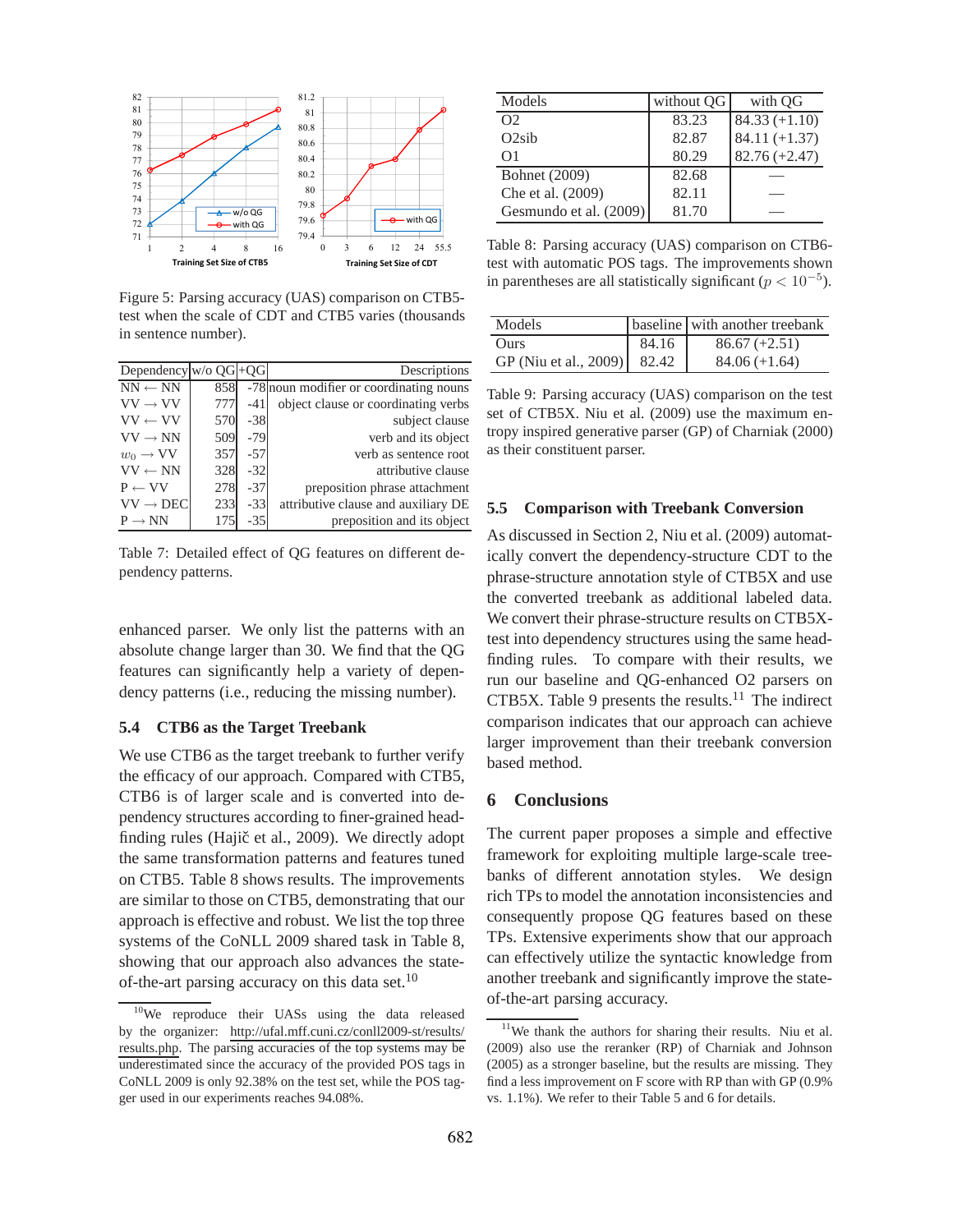## **Acknowledgments**

This work was supported by National Natural Science Foundation of China (NSFC) via grant 61133012, the National "863" Major Projects via grant 2011AA01A207, and the National "863" Leading Technology Research Project via grant 2012AA011102.

# **References**

- Mohit Bansal and Dan Klein. 2011. Web-scale features for full-scale parsing. In *Proceedings of the 49th Annual Meeting of the Association for Computational Linguistics: Human Language Technologies*, pages 693–702, Portland, Oregon, USA, June. Association for Computational Linguistics.
- Bernd Bohnet. 2009. Efficient parsing of syntactic and semantic dependency structures. In *Proceedings of the Thirteenth Conference on Computational Natural Language Learning (CoNLL 2009): Shared Task*, pages 67–72, Boulder, Colorado, June. Association for Computational Linguistics.
- David Burkett and Dan Klein. 2008. Two languages are better than one (for syntactic parsing). In *Proceedings of the 2008 Conference on Empirical Methods in Natural Language Processing*, pages 877–886, Honolulu, Hawaii, October. Association for Computational Linguistics.
- David Burkett, Slav Petrov, John Blitzer, and Dan Klein. 2010. Learning better monolingual models with unannotated bilingual text. In *Proceedings of the Fourteenth Conference on Computational Natural Language Learning*, CoNLL '10, pages 46–54, Stroudsburg, PA, USA. Association for Computational Linguistics.
- Eugene Charniak and Mark Johnson. 2005. Coarse-tofine n-best parsing and maxent discriminative reranking. In *Proceedings of ACL-05*, pages 173–180.
- Eugene Charniak. 2000. A maximum-entropy-inspired parser. In *ANLP'00*, pages 132–139.
- Wanxiang Che, Zhenghua Li, Yongqiang Li, Yuhang Guo, Bing Qin, and Ting Liu. 2009. Multilingual dependency-based syntactic and semantic parsing. In *Proceedings of CoNLL 2009: Shared Task*, pages 49– 54.
- Keh-Jiann Chen, Chi-Ching Luo, Ming-Chung Chang, Feng-Yi Chen, Chao-Jan Chen, Chu-Ren Huang, and Zhao-Ming Gao, 2003. *Sinica treebank: Design criteria,representational issues and implementation*, chapter 13, pages 231–248. Kluwer Academic Publishers.
- Wenliang Chen, Jun'ichi Kazama, Kiyotaka Uchimoto, and Kentaro Torisawa. 2009. Improving dependency parsing with subtrees from auto-parsed data.

In *Proceedings of the 2009 Conference on Empirical Methods in Natural Language Processing*, pages 570–579, Singapore, August. Association for Computational Linguistics.

- Wenliang Chen, Jun'ichi Kazama, and Kentaro Torisawa. 2010. Bitext dependency parsing with bilingual subtree constraints. In *Proceedings of the 48th Annual Meeting of the Association for Computational Linguistics*, pages 21–29, Uppsala, Sweden, July. Association for Computational Linguistics.
- Micheal Collins, Lance Ramshaw, Jan Hajic, and Christoph Tillmann. 1999. A statistical parser for czech. In *ACL 1999*, pages 505–512.
- Michael Collins. 2002. Discriminative training methods for hidden markov models: Theory and experiments with perceptron algorithms. In *Proceedings of EMNLP 2002*.
- Andrea Gesmundo, James Henderson, Paola Merlo, and Ivan Titov. 2009. A latent variable model of synchronous syntactic-semantic parsing for multiple languages. In *Proceedings of CoNLL 2009: Shared Task*, pages 37–42.
- Kevin Gimpel and Noah A. Smith. 2011. Quasisynchronous phrase dependency grammars for machine translation. In *Proceedings of the 2011 Conference on Empirical Methods in Natural Language Processing*, pages 474–485, Edinburgh, Scotland, UK., July. Association for Computational Linguistics.
- Jan Hajič, Massimiliano Ciaramita, Richard Johansson, Daisuke Kawahara, Maria Antònia Martí, Lluís Màrquez, Adam Meyers, Joakim Nivre, Sebastian Padó, Jan Štěpánek, Pavel Straňák, Mihai Surdeanu, Nianwen Xue, and Yi Zhang. 2009. The CoNLL-2009 shared task: Syntactic and semantic dependencies in multiple languages. In *Proceedings of CoNLL 2009*.
- Liang Huang, Wenbin Jiang, and Qun Liu. 2009. Bilingually-constrained (monolingual) shift-reduce parsing. In *Proceedings of the 2009 Conference on Empirical Methods in Natural Language Processing*, pages 1222–1231, Singapore, August. Association for Computational Linguistics.
- Wenbin Jiang, Liang Huang, and Qun Liu. 2009. Automatic adaptation of annotation standards: Chinese word segmentation and pos tagging – a case study. In *Proceedings of the Joint Conference of the 47th Annual Meeting of the ACL and the 4th International Joint Conference on Natural Language Processing of the AFNLP*, pages 522–530, Suntec, Singapore, August. Association for Computational Linguistics.
- Terry Koo and Michael Collins. 2010. Efficient thirdorder dependency parsers. In *Proceedings of the 48th Annual Meeting of the Association for Computational Linguistics*, pages 1–11, Uppsala, Sweden, July. Association for Computational Linguistics.